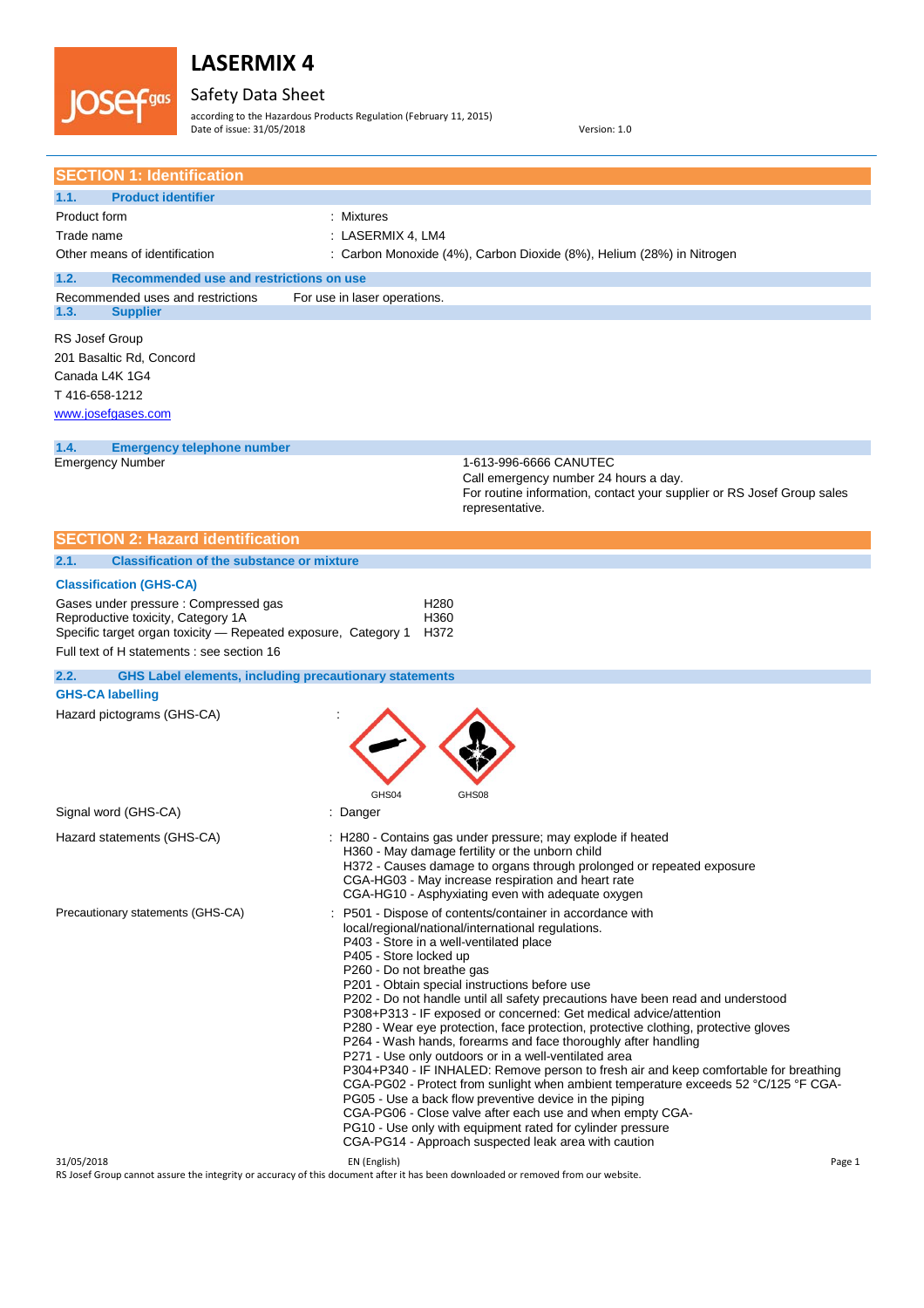

### Safety Data Sheet

according to the Hazardous Products Regulation (February 11, 2015)

CGA-PG21 - Open valve slowly

#### **2.3. Other hazards**

: This product contains a chemical asphyxiant.

#### Other hazards not contributing to the classification

**2.4. Unknown acute toxicity (GHS-CA)**

No data available

#### **SECTION 3: Composition/information on ingredients**

**3.1. Substances**

### Not applicable

| 3.2. |  |  | <b>Mixtures</b> |  |
|------|--|--|-----------------|--|
|      |  |  |                 |  |

| <b>Name</b>         | <b>Chemical name / Synonyms</b>                                                                                         | <b>Product identifier</b> | $\frac{1}{2}$ | <b>Classification (GHS-CA)</b>                                                                                            |
|---------------------|-------------------------------------------------------------------------------------------------------------------------|---------------------------|---------------|---------------------------------------------------------------------------------------------------------------------------|
| Helium (Compressed) | Helium, compressed / Helium gas                                                                                         | (CAS-No.) 7440-59-7       | 28            | Press. Gas (Comp.), H280                                                                                                  |
| Carbon Dioxide      | Carbon Dioxide, CO <sub>2</sub>                                                                                         | (CAS-No.) 124-38-9        | 8             | Press. Gas (Liq.), H280                                                                                                   |
| Carbon monoxide     | Carbon monoxide, compressed /<br>Compressed carbon monoxide /<br>Carbon oxide (CO) / Carbon(II) oxide<br>/ Carbon oxide | (CAS-No.) 630-08-0        | 4             | Flam. Gas 1. H220<br>Press. Gas (Comp.), H280<br>Acute Tox. 3 (Inhalation:gas), H331<br>Repr. 1A, H360<br>STOT RE 1, H372 |
| Nitrogen            | Nitrogen Gas/NITROGEN/Nitrogen<br>Compressed                                                                            | (CAS-No.) 7727-37-9       | $>= 0.001$    | Press. Gas (Comp.), H280                                                                                                  |

Full text of hazard classes and H-statements : see section 16

| <b>SECTION 4: First-aid measures</b> |                                          |  |
|--------------------------------------|------------------------------------------|--|
| 4.1.                                 | <b>Description of first aid measures</b> |  |

| First-aid measures after inhalation                                     | : Remove victim to fresh air and keep at rest in a position comfortable for breathing. Apply<br>artificial respiration with bag and mask if breathing stopped. Get immediate medical<br>advice/attention. |
|-------------------------------------------------------------------------|-----------------------------------------------------------------------------------------------------------------------------------------------------------------------------------------------------------|
| First-aid measures after skin contact                                   | : Adverse effects not expected from this product.                                                                                                                                                         |
| First-aid measures after eye contact                                    | : Adverse effects not expected from this product.                                                                                                                                                         |
| First-aid measures after ingestion                                      | Ingestion is not considered a potential route of exposure.                                                                                                                                                |
| 4.2.<br>Most important symptoms and effects (acute and delayed)         |                                                                                                                                                                                                           |
| Symptoms/effects after inhalation                                       | : Asphyxiating even with adequate oxygen. May increase respiration and heart rate.                                                                                                                        |
| Symptoms/effects after skin contact                                     | : Adverse effects not expected from this product.                                                                                                                                                         |
| Symptoms/effects after eye contact                                      | : Adverse effects not expected from this product.                                                                                                                                                         |
| Symptoms/effects after ingestion                                        | Ingestion is not considered a potential route of exposure.                                                                                                                                                |
| Symptoms/effects upon<br>intravenous administration                     | $:$ Not known.                                                                                                                                                                                            |
| Chronic symptoms                                                        | May damage fertility. May damage the unborn child. Causes damage to organs<br>through prolonged or repeated exposure.                                                                                     |
| 4.3.<br>Immediate medical attention and special treatment, if necessary |                                                                                                                                                                                                           |
| Other medical advice or treatment                                       | : If you feel unwell, seek medical advice. If breathing is difficult, give oxygen. Obtain medical<br>attention if breathing difficulty persists.                                                          |

|                         | <b>SECTION 5: Fire-fighting measures</b>            |                                                                                                                                                |
|-------------------------|-----------------------------------------------------|------------------------------------------------------------------------------------------------------------------------------------------------|
| 5.1.                    | Suitable extinguishing media                        |                                                                                                                                                |
|                         | Suitable extinguishing media                        | : Use extinguishing media appropriate for surrounding fire.                                                                                    |
| 5.2.                    | Unsuitable extinguishing media                      |                                                                                                                                                |
|                         | Unsuitable extinguishing media                      | : Do not use water jet to extinguish.                                                                                                          |
| 5.3.                    | Specific hazards arising from the hazardous product |                                                                                                                                                |
| Fire hazard             |                                                     | : The product is not flammable.                                                                                                                |
| <b>Explosion hazard</b> |                                                     | : Product is not explosive. Heat may build pressure, rupturing closed containers, spreading fire<br>and increasing risk of burns and injuries. |
|                         | Hazardous combustion products                       | : None                                                                                                                                         |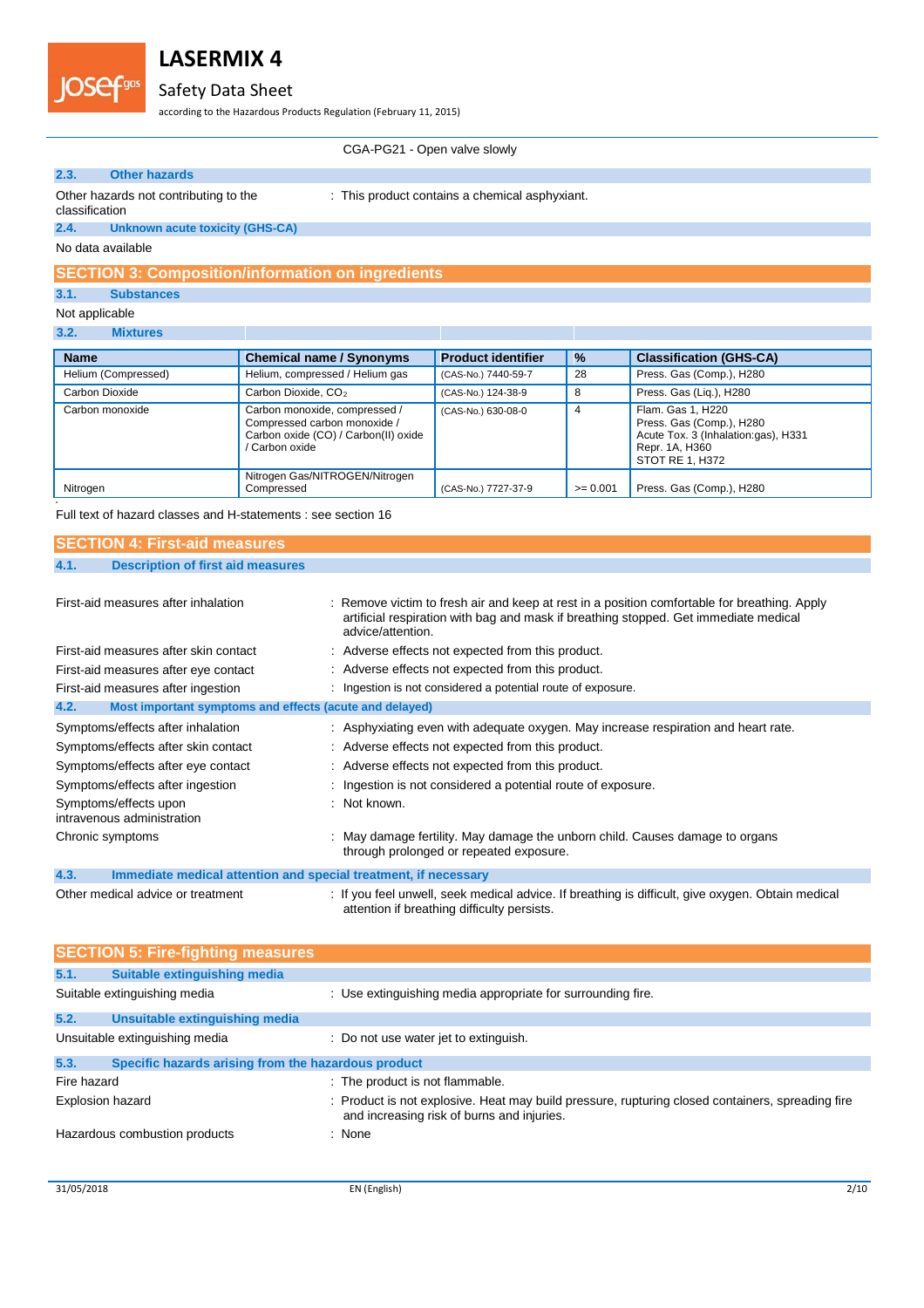

## Safety Data Sheet

according to the Hazardous Products Regulation (February 11, 2015)

| 5.4.            | Special protective equipment and precautions for fire-fighters                      |                                                                                                                                                                                                                                                              |
|-----------------|-------------------------------------------------------------------------------------|--------------------------------------------------------------------------------------------------------------------------------------------------------------------------------------------------------------------------------------------------------------|
|                 | Firefighting instructions                                                           | : In case of fire: Evacuate area. Fight fire remotely due to the risk of explosion. Exposure to fire<br>may cause containers to rupture/explode. Use water spray or fog for cooling exposed<br>containers. Exercise caution when fighting any chemical fire. |
|                 | Protection during firefighting                                                      | Standard protective clothing and equipment (e.g. Self Contained Breathing Apparatus) for fire<br>fighters. Do not enter fire area without proper protective equipment, including respiratory<br>protection.                                                  |
|                 | <b>SECTION 6: Accidental release measures</b>                                       |                                                                                                                                                                                                                                                              |
| 6.1.            |                                                                                     | Personal precautions, protective equipment and emergency procedures                                                                                                                                                                                          |
|                 | General measures                                                                    | : Ensure adequate ventilation.                                                                                                                                                                                                                               |
|                 | Personal Precautions, Protective Equipment<br>and Emergency Procedures              | : EVACUATE ALL PERSONNEL FROM AFFECTED AREA. Use appropriate protective<br>equipment. If leak is on user's equipment, be certain to purge piping before attempting repairs.<br>If leak is on a container or container valve contact RS Josef Group.          |
| 6.2.            | Methods and materials for containment and cleaning up                               |                                                                                                                                                                                                                                                              |
| For containment |                                                                                     | : Try to stop release if without risk.                                                                                                                                                                                                                       |
|                 | Methods for cleaning up                                                             | : Dispose of contents/container in accordance with local/regional/national/international<br>regulations.                                                                                                                                                     |
| 6.3.            | <b>Reference to other sections</b>                                                  |                                                                                                                                                                                                                                                              |
|                 | For further information refer to section 8: "Exposure controls/personal protection" |                                                                                                                                                                                                                                                              |
|                 | <b>SECTION 7: Handling and storage</b>                                              |                                                                                                                                                                                                                                                              |
| 7.1.            | <b>Precautions for safe handling</b>                                                |                                                                                                                                                                                                                                                              |
|                 | Precautions for safe handling                                                       | : Do not handle until all safety precautions have been read and understood. Use only outdoors or<br>in a well-ventilated area.                                                                                                                               |
|                 | Hygiene measures                                                                    | : Do not eat, drink or smoke when using this product.                                                                                                                                                                                                        |
|                 | Additional hazards when processed                                                   | : Pressurized container: Do not pierce or burn, even after use. Use only with equipment rated for<br>cylinder pressure. Close valve after each use and when empty.                                                                                           |
| 7.2.            | Conditions for safe storage, including any incompatibilities                        |                                                                                                                                                                                                                                                              |
|                 | <b>Technical measures</b>                                                           | : Comply with applicable regulations.                                                                                                                                                                                                                        |
|                 | Storage conditions                                                                  | Do not expose to temperatures exceeding 52 °C/ 125 °F. Keep container closed when not in<br>use. Protect cylinders from physical damage; do not drag, roll, slide or drop. Store in well<br>ventilated area. Store locked up.                                |
|                 | Incompatible products                                                               | : None known.                                                                                                                                                                                                                                                |
|                 | Incompatible materials                                                              | : None known.                                                                                                                                                                                                                                                |

### **SECTION 8: Exposure controls/personal protection**

### **8.1. Control parameters**

| Carbon Dioxide (124-38-9) |                                     |                         |
|---------------------------|-------------------------------------|-------------------------|
| USA - ACGIH               | ACGIH TWA (ppm)                     | 5000 ppm                |
| USA - ACGIH               | ACGIH STEL (ppm)                    | 30000 ppm               |
| USA - OSHA                | OSHA PEL (TWA) (mg/m <sup>3</sup> ) | 9000 mg/m <sup>3</sup>  |
| USA - OSHA                | OSHA PEL (TWA) (ppm)                | 5000 ppm                |
| Canada (Quebec)           | VECD (mg/m <sup>3</sup> )           | 54000 mg/m <sup>3</sup> |
| Canada (Quebec)           | VECD (ppm)                          | 30000 ppm               |
| Canada (Quebec)           | VEMP (mg/m <sup>3</sup> )           | 9000 mg/m <sup>3</sup>  |
| Canada (Quebec)           | VEMP (ppm)                          | 5000 ppm                |
| Alberta                   | OEL STEL (mg/m <sup>3</sup> )       | 54000 mg/m <sup>3</sup> |
| Alberta                   | OEL STEL (ppm)                      | 30000 ppm               |
| Alberta                   | OEL TWA (mg/m <sup>3</sup> )        | 9000 mg/m <sup>3</sup>  |
| Alberta                   | OEL TWA (ppm)                       | 5000 ppm                |
| <b>British Columbia</b>   | OEL STEL (ppm)                      | 15000 ppm               |
| <b>British Columbia</b>   | OEL TWA (ppm)                       | 5000 ppm                |
| Manitoba                  | OEL STEL (ppm)                      | 30000 ppm               |
| Manitoba                  | OEL TWA (ppm)                       | 5000 ppm                |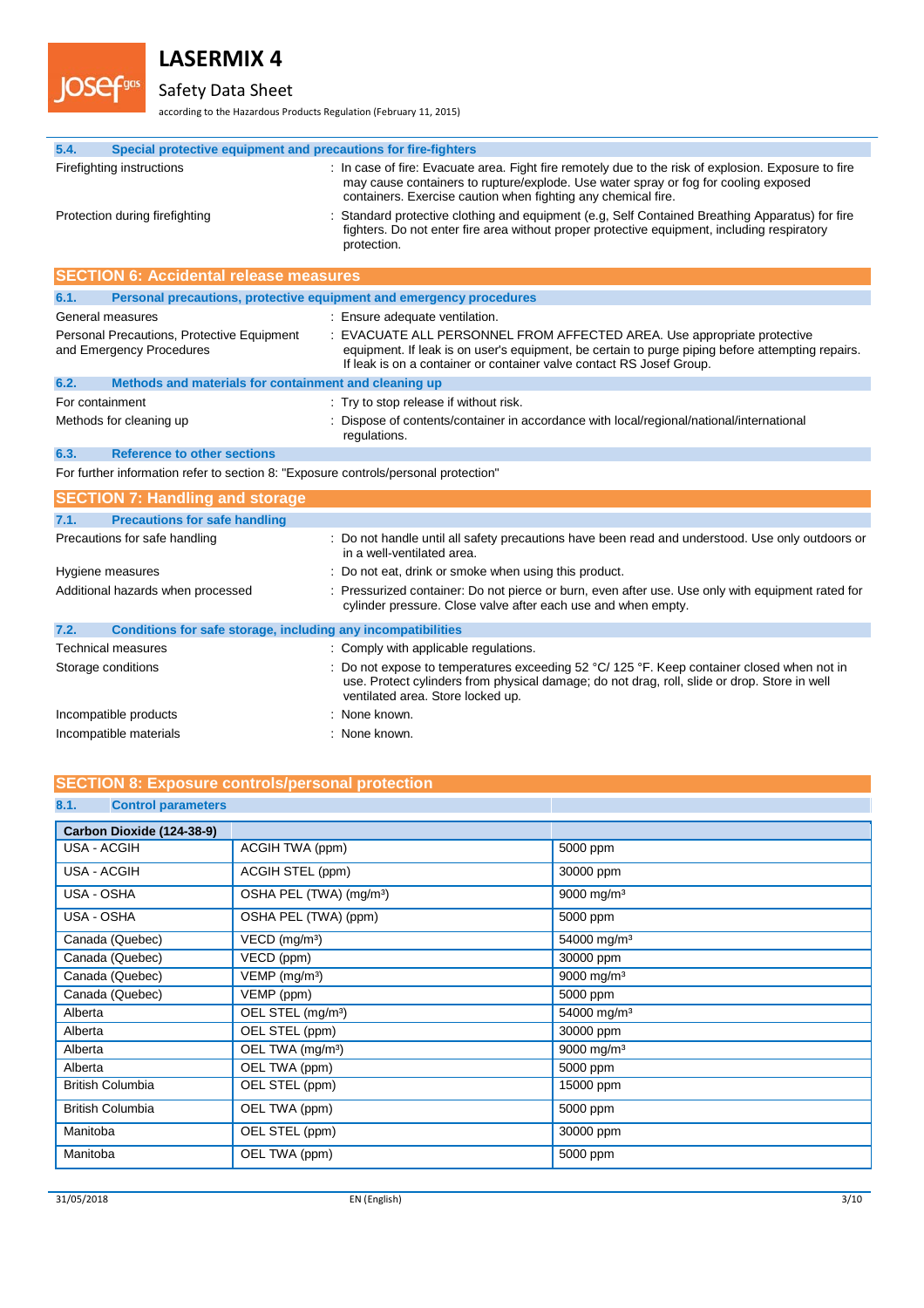

## Safety Data Sheet

according to the Hazardous Products Regulation (February 11, 2015)

| Carbon Dioxide (124-38-9)    |                                               |                                    |
|------------------------------|-----------------------------------------------|------------------------------------|
| <b>New Brunswick</b>         | OEL STEL (mg/m <sup>3</sup> )                 | 54000 mg/m <sup>3</sup>            |
| <b>New Brunswick</b>         | OEL STEL (ppm)                                | 30000 ppm                          |
| New Brunswick                | OEL TWA (mg/m <sup>3</sup> )                  | 9000 mg/m <sup>3</sup>             |
| New Brunswick                | OEL TWA (ppm)                                 | 5000 ppm                           |
| New Foundland & Labrador     | OEL STEL (ppm)                                | 30000 ppm                          |
| New Foundland & Labrador     | OEL TWA (ppm)                                 | 5000 ppm                           |
| Nova Scotia                  | OEL STEL (ppm)                                | 30000 ppm                          |
| Nova Scotia                  | OEL TWA (ppm)                                 |                                    |
|                              |                                               | 5000 ppm                           |
| Nunavut                      | OEL STEL (ppm)                                | 30000 ppm                          |
| Nunavut                      | OEL TWA (ppm)                                 | 5000 ppm                           |
| <b>Northwest Territories</b> | OEL STEL (ppm)                                | 30000 ppm                          |
| <b>Northwest Territories</b> | OEL TWA (ppm)                                 | 5000 ppm                           |
| Ontario                      | OEL STEL (ppm)                                | 30000 ppm                          |
| Ontario                      | OEL TWA (ppm)                                 | 5000 ppm                           |
| <b>Prince Edward Island</b>  | OEL STEL (ppm)                                | 30000 ppm                          |
| <b>Prince Edward Island</b>  | OEL TWA (ppm)                                 | 5000 ppm                           |
| Saskatchewan                 | OEL STEL (ppm)                                | 30000 ppm                          |
| Saskatchewan                 | OEL TWA (ppm)                                 | 5000 ppm                           |
| Yukon                        | OEL STEL (mg/m <sup>3</sup> )                 | 27000 mg/m <sup>3</sup>            |
| Yukon                        | OEL STEL (ppm)                                | 15000 ppm                          |
| Yukon                        | OEL TWA (mg/m <sup>3</sup> )                  | 9000 mg/m <sup>3</sup>             |
| Yukon                        | OEL TWA (ppm)                                 | 5000 ppm                           |
| Carbon monoxide (630-08-0)   |                                               |                                    |
| <b>USA - ACGIH</b>           | ACGIH TWA (ppm)                               | 25 ppm                             |
| USA - OSHA                   | OSHA PEL (TWA) (mg/m <sup>3</sup> )           | 55 mg/ $m3$                        |
| USA - OSHA                   | OSHA PEL (TWA) (ppm)                          | 50 ppm                             |
| Canada (Quebec)              | $\overline{VECD}$ (mg/m <sup>3</sup> )        | $230$ mg/m <sup>3</sup>            |
| Canada (Quebec)              | VECD (ppm)                                    | 200 ppm                            |
| Canada (Quebec)              | VEMP (mg/m <sup>3</sup> )                     | $40$ mg/m <sup>3</sup>             |
| Canada (Quebec)              | VEMP (ppm)                                    | 35 ppm                             |
| Alberta<br>Alberta           | OEL TWA (mg/m <sup>3</sup> )<br>OEL TWA (ppm) | $29$ mg/m <sup>3</sup><br>$25$ ppm |
| <b>British Columbia</b>      | OEL STEL (ppm)                                | $100$ ppm                          |
| <b>British Columbia</b>      | OEL TWA (ppm)                                 | 25 ppm                             |
| Manitoba                     | OEL TWA (ppm)                                 | 25 ppm                             |
| New Brunswick                | OEL TWA (mg/m <sup>3</sup> )                  | $29$ mg/m <sup>3</sup>             |
| New Brunswick                | OEL TWA (ppm)                                 |                                    |
|                              |                                               | 25 ppm                             |
| New Foundland & Labrador     | OEL TWA (ppm)                                 | 25 ppm                             |
| Nova Scotia                  | OEL TWA (ppm)                                 | 25 ppm                             |
| Nunavut                      | OEL STEL (ppm)                                | 190 ppm                            |
| Nunavut                      | OEL TWA (ppm)                                 | 25 ppm                             |
| <b>Northwest Territories</b> | OEL STEL (ppm)                                | 190 ppm                            |
| <b>Northwest Territories</b> | OEL TWA (ppm)                                 | 25 ppm                             |
| Ontario                      | OEL TWA (ppm)                                 | 25 ppm                             |
| Prince Edward Island         | OEL TWA (ppm)                                 | 25 ppm                             |
| Saskatchewan                 | OEL STEL (ppm)                                | 190 ppm                            |
| Saskatchewan                 | OEL TWA (ppm)                                 | 25 ppm                             |
| 31/05/2018                   | EN (English)                                  | 4/10                               |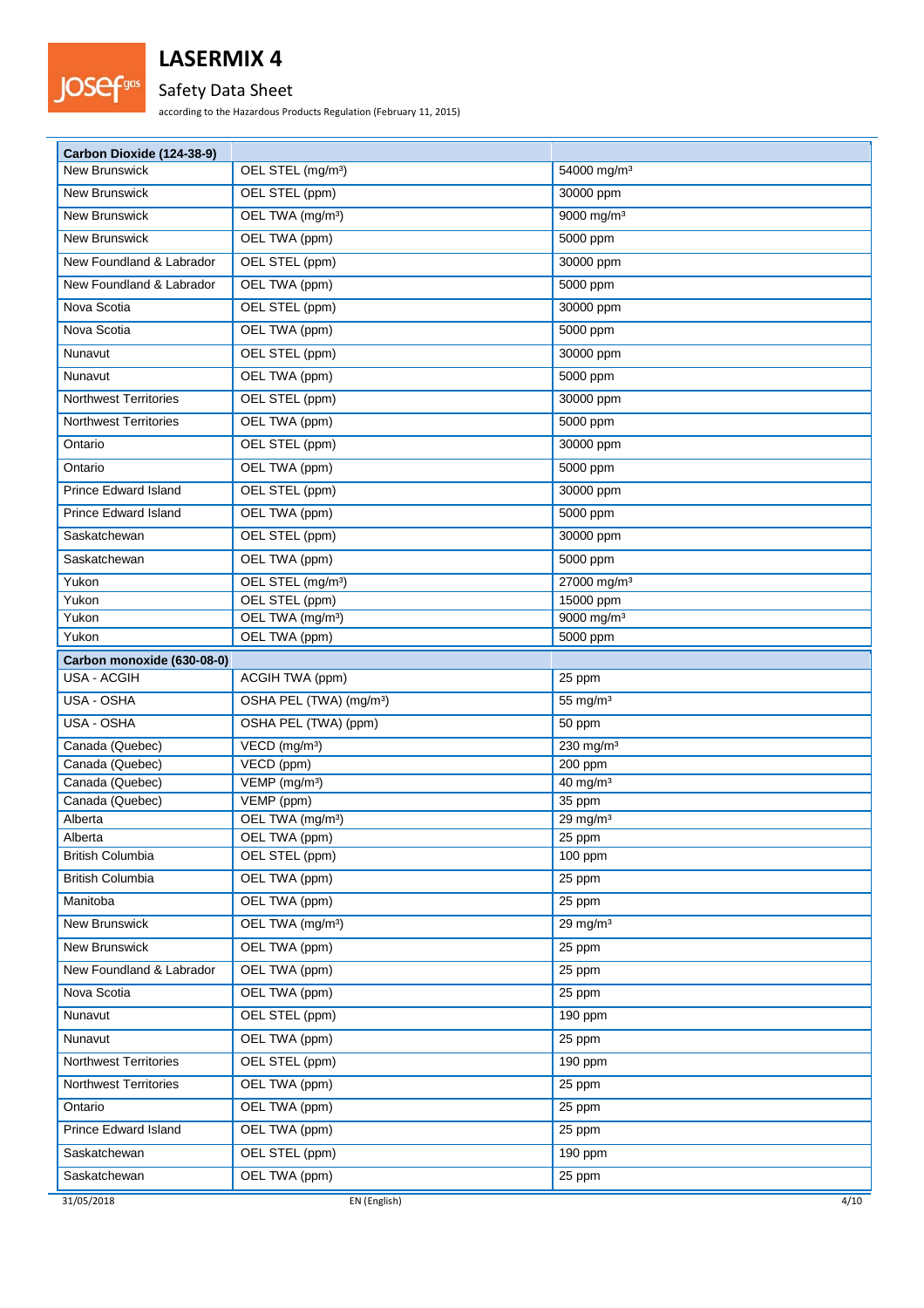

### Safety Data Sheet

according to the Hazardous Products Regulation (February 11, 2015)

| Carbon monoxide (630-08-0) |                               |                       |
|----------------------------|-------------------------------|-----------------------|
| Yukon                      | OEL STEL (mg/m <sup>3</sup> ) | 440 mg/m <sup>3</sup> |
| Yukon                      | OEL STEL (ppm)                | 400 ppm               |
| Yukon                      | OEL TWA (mg/m <sup>3</sup> )  | 55 mg/m $3$           |
| Yukon                      | OEL TWA (ppm)                 | 50 ppm                |

**8.2. Appropriate engineering controls**

Appropriate engineering controls : Ensure exposure is below occupational exposure limits (where available). Provide adequate general and local exhaust ventilation. Systems under pressure should be regularly checked for leakages. Consider the use of a work permit system e.g. for maintenance activities. Alarm detectors should be used when toxic gases may be released.

Environmental exposure controls : Refer to local regulations for restriction of emissions to the atmosphere. See section 13 for

specific methods for waste gas treatment. **8.3. Individual protection measures/Personal protective equipment**

#### **Personal protective equipment:**

Gloves. Safety glasses. Protective clothing. Safety shoes.

#### **Hand protection:**

Wear working gloves when handling gas containers.

#### **Eye protection:**

Wear safety glasses with side shields.

#### **Skin and body protection:**

Wear suitable protective clothing, e.g. lab coats, coveralls or flame resistant clothing.

#### **Respiratory protection:**

None necessary during routine operations. See Sections 5 & 6



#### **Thermal hazard protection:**

None necessary during routine operations.

**Other information:**

Wear safety shoes while handling containers.

| <b>SECTION 9: Physical and chemical properties</b>            |                                      |  |  |  |
|---------------------------------------------------------------|--------------------------------------|--|--|--|
| 9.1.<br>Information on basic physical and chemical properties |                                      |  |  |  |
| Physical state                                                | : Gas                                |  |  |  |
| Appearance                                                    | : Clear, colorless gas.              |  |  |  |
| Colour                                                        | : Colourless                         |  |  |  |
| Odour                                                         | : Odourless                          |  |  |  |
| Odour threshold                                               | : No data available                  |  |  |  |
| рH                                                            | : No data available                  |  |  |  |
| Relative evaporation rate (butylacetate=1)                    | : No data available                  |  |  |  |
| Relative evaporation rate (ether=1)                           | : No data available                  |  |  |  |
| Melting point                                                 | : No data available                  |  |  |  |
| Freezing point                                                | : No data available                  |  |  |  |
| Boiling point                                                 | : No data available                  |  |  |  |
| Flash point                                                   | : Not applicable (non-flammable gas) |  |  |  |
| Auto-ignition temperature                                     | : No data available                  |  |  |  |
| Decomposition temperature                                     | : No data available                  |  |  |  |
| Flammability (solid, gas)                                     | $:$ See Section 2.1 and 2.2          |  |  |  |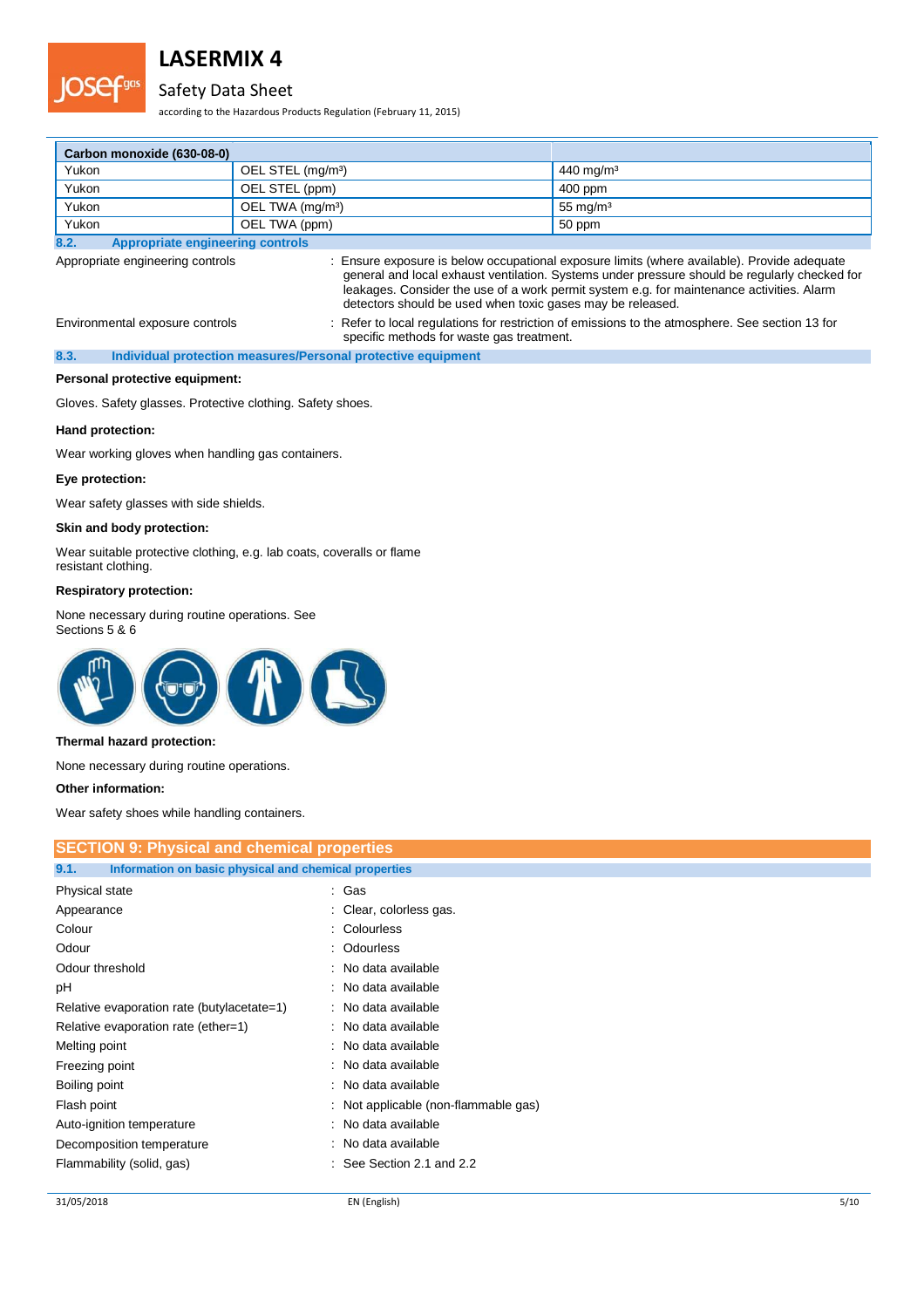

## Safety Data Sheet

according to the Hazardous Products Regulation (February 11, 2015)

| Vapour pressure          | : No data available                   |
|--------------------------|---------------------------------------|
| Vapour pressure at 50 °C | : No data available                   |
| Relative density         | : No data available                   |
| Solubility               | : Water: No data available            |
| Log Pow                  | : No data available                   |
| Viscosity, kinematic     | : No data available                   |
| Explosive properties     | : Not applicable (non-flammable gas). |
| Oxidising properties     | : None.                               |
| <b>Explosive limits</b>  | : Not applicable (non-flammable gas)  |
|                          |                                       |

### **9.2. Other information** No additional information available

| <b>SECTION 10: Stability and reactivity</b> |                                                                                                          |
|---------------------------------------------|----------------------------------------------------------------------------------------------------------|
| 10.1.<br><b>Reactivity</b>                  |                                                                                                          |
| Reactivity                                  | : None known.                                                                                            |
| Chemical stability                          | : Stable under normal conditions.                                                                        |
| Possibility of hazardous reactions          | : None known.                                                                                            |
| Conditions to avoid                         | : None under recommended storage and handling conditions (see section 7).                                |
| Incompatible materials                      | : None known.                                                                                            |
| Hazardous decomposition products            | : Under normal conditions of storage and use hazardous decomposition products should not be<br>produced. |

| SECTION 11: Toxicological information         |                  |  |
|-----------------------------------------------|------------------|--|
| Information on toxicological effects<br>11.1. |                  |  |
| Acute toxicity (oral)                         | : Not classified |  |
| Acute toxicity (dermal)                       | : Not classified |  |
| Acute toxicity (inhalation)                   | : Not classified |  |

| Carbon Dioxide (124-38-9)           |                                                                   |
|-------------------------------------|-------------------------------------------------------------------|
| LC50 inhalation rat (ppm)           | 820000 ppm/4h                                                     |
| Carbon monoxide (630-08-0)          |                                                                   |
| LC50 inhalation rat (ppm)           | 1880 ppm/4h                                                       |
| Helium (Compressed) (7440-59-7)     |                                                                   |
| LC50 inhalation rat (ppm)           | 820000 ppm/4h                                                     |
| Nitrogen (7727-37-9)                |                                                                   |
| LC50 inhalation rat (ppm)           | 820000 ppm/4h                                                     |
| Skin corrosion/irritation<br>÷      | Not classified                                                    |
| Serious eye damage/irritation<br>÷. | Not classified                                                    |
| Respiratory or skin sensitization   | Not classified                                                    |
| Germ cell mutagenicity<br>٠         | Not classified                                                    |
| Carcinogenicity<br>÷                | Not classified                                                    |
| Reproductive toxicity               | : May damage fertility or the unborn child.                       |
| STOT-single exposure                | : Not classified                                                  |
| STOT-repeated exposure              | : Causes damage to organs through prolonged or repeated exposure. |
| Aspiration hazard                   | Not classified                                                    |

|       | <b>SECTION 12: Ecological information</b> |
|-------|-------------------------------------------|
| 12.1. | <b>Toxicity</b>                           |
|       | No additional information available       |
| 12.2. | <b>Persistence and degradability</b>      |
|       |                                           |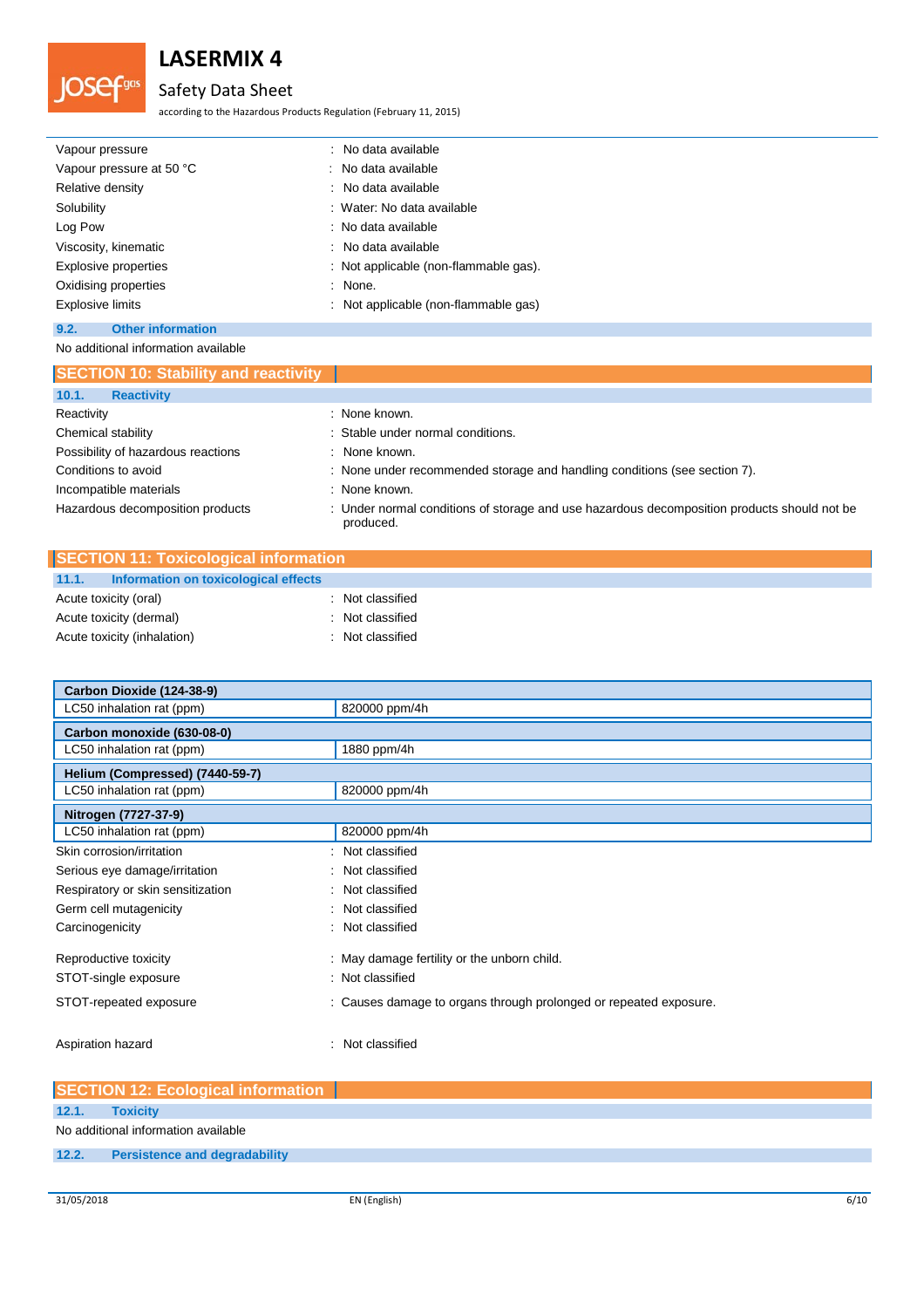

## Safety Data Sheet

according to the Hazardous Products Regulation (February 11, 2015)

| Carbon Dioxide (124-38-9)                  |                                                                                                                                   |
|--------------------------------------------|-----------------------------------------------------------------------------------------------------------------------------------|
| Persistence and degradability              | No ecological damage caused by this product.                                                                                      |
| Carbon monoxide (630-08-0)                 |                                                                                                                                   |
| Persistence and degradability              | Will not undergo hydrolysis. Not readily biodegradable. Not applicable for inorganic gases.                                       |
| Helium (Compressed) (7440-59-7)            |                                                                                                                                   |
| Persistence and degradability              | No ecological damage caused by this product.                                                                                      |
| Nitrogen (7727-37-9)                       |                                                                                                                                   |
| Persistence and degradability              | No ecological damage caused by this product.                                                                                      |
| 12.3.<br><b>Bioaccumulative potential</b>  |                                                                                                                                   |
| Carbon Dioxide (124-38-9)                  |                                                                                                                                   |
| BCF fish 1                                 | (no bioaccumulation)                                                                                                              |
| Log Pow                                    | 0.83                                                                                                                              |
| Bioaccumulative potential                  | No ecological damage caused by this product.                                                                                      |
| Carbon monoxide (630-08-0)                 |                                                                                                                                   |
| Log Pow                                    | 1.78                                                                                                                              |
| Bioaccumulative potential                  | Not expected to bioaccumulate due to the low log Kow (log Kow < 4). Refer to section 9.                                           |
| Helium (Compressed) (7440-59-7)            |                                                                                                                                   |
| Log Pow                                    | Not applicable for inorganic gases.                                                                                               |
| Bioaccumulative potential                  | No ecological damage caused by this product.                                                                                      |
| Nitrogen (7727-37-9)                       |                                                                                                                                   |
| Log Pow                                    | Not applicable for inorganic gases.                                                                                               |
| Bioaccumulative potential                  | No ecological damage caused by this product.                                                                                      |
| 12.4.<br><b>Mobility in soil</b>           |                                                                                                                                   |
| Carbon Dioxide (124-38-9)                  |                                                                                                                                   |
| Log Pow                                    | 0.83                                                                                                                              |
| Ecology - soil                             | No ecological damage caused by this product.                                                                                      |
| Carbon monoxide (630-08-0)                 |                                                                                                                                   |
| Log Pow                                    | 1.78                                                                                                                              |
| Ecology - soil                             | Because of its high volatility, the product is unlikely to cause ground or water pollution.                                       |
| Helium (Compressed) (7440-59-7)            |                                                                                                                                   |
| Log Pow                                    | Not applicable for inorganic gases.                                                                                               |
| Ecology - soil                             | No ecological damage caused by this product.                                                                                      |
| Nitrogen (7727-37-9)                       |                                                                                                                                   |
| Log Pow                                    | Not applicable for inorganic gases.                                                                                               |
| Ecology - soil                             | No ecological damage caused by this product.                                                                                      |
| 12.5.<br><b>Other adverse effects</b>      |                                                                                                                                   |
| Effect on ozone layer                      | : No known effects from this product.                                                                                             |
| <b>SECTION 13: Disposal considerations</b> |                                                                                                                                   |
| <b>Disposal methods</b><br>13.1.           |                                                                                                                                   |
| Waste treatment methods                    | Contact supplier if guidance is required. Do not discharge into any place where its                                               |
|                                            | accumulation could be dangerous. Ensure that the emission levels from local regulations or<br>operating permits are not exceeded. |
| Product/Packaging disposal recommendations | Refer to the CGA Pamphlet P-63 "Disposal of Gases" available at www.cganet.com for                                                |
|                                            | more quidance on suitable disposal methods.                                                                                       |
| <b>SECTION 14: Transport information</b>   |                                                                                                                                   |
| 14.1.<br><b>Basic shipping description</b> |                                                                                                                                   |
| In accordance with TDG                     |                                                                                                                                   |
| <b>Transportation of Dangerous Goods</b>   |                                                                                                                                   |
|                                            |                                                                                                                                   |
| UN-No. (TDG)                               | : UN1956                                                                                                                          |
| <b>TDG Primary Hazard Classes</b>          | : 2.2 - Class 2.2 - Non-Flammable, Non-Toxic Gas.                                                                                 |
| <b>Transport Document Description</b>      | : UN1956 Compressed gas, n.o.s., 2.2                                                                                              |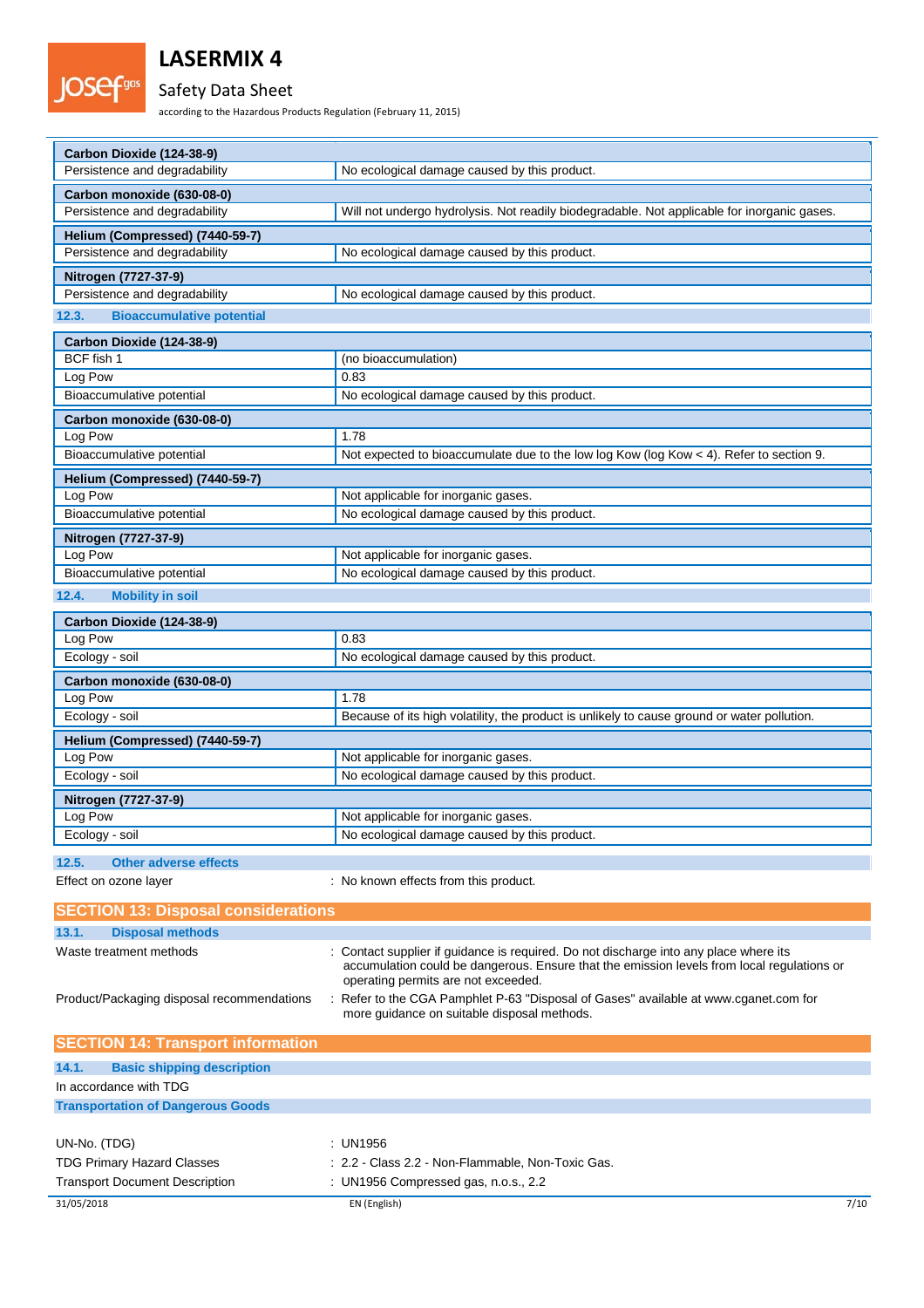

# Safety Data Sheet

according to the Hazardous Products Regulation (February 11, 2015)

| Proper Shipping Name                                                             | : Compressed gas, n.o.s.                                                                                                                                                                                                                                                                                                                                                                                                                                                                                                                                                                                                                                                                                                                                                                                                                                                                                                                                                                                                                                                                                                                                                                                                                                                                                                                                                                                                                                                                                                                                                                                                                                                                                                                                                                                                                                                                                                                                                                                                                                                                                                                                                                                                                                                                                                                                                                                                                                                                                                                                                                                                                                                                                                                                                                                                                                                                                                                                                                                                                                                                                                                                                                                                                                                                                                                                                                                                                                                                                                                                                                                                                            |
|----------------------------------------------------------------------------------|-----------------------------------------------------------------------------------------------------------------------------------------------------------------------------------------------------------------------------------------------------------------------------------------------------------------------------------------------------------------------------------------------------------------------------------------------------------------------------------------------------------------------------------------------------------------------------------------------------------------------------------------------------------------------------------------------------------------------------------------------------------------------------------------------------------------------------------------------------------------------------------------------------------------------------------------------------------------------------------------------------------------------------------------------------------------------------------------------------------------------------------------------------------------------------------------------------------------------------------------------------------------------------------------------------------------------------------------------------------------------------------------------------------------------------------------------------------------------------------------------------------------------------------------------------------------------------------------------------------------------------------------------------------------------------------------------------------------------------------------------------------------------------------------------------------------------------------------------------------------------------------------------------------------------------------------------------------------------------------------------------------------------------------------------------------------------------------------------------------------------------------------------------------------------------------------------------------------------------------------------------------------------------------------------------------------------------------------------------------------------------------------------------------------------------------------------------------------------------------------------------------------------------------------------------------------------------------------------------------------------------------------------------------------------------------------------------------------------------------------------------------------------------------------------------------------------------------------------------------------------------------------------------------------------------------------------------------------------------------------------------------------------------------------------------------------------------------------------------------------------------------------------------------------------------------------------------------------------------------------------------------------------------------------------------------------------------------------------------------------------------------------------------------------------------------------------------------------------------------------------------------------------------------------------------------------------------------------------------------------------------------------------------|
| Hazard labels (TDG)                                                              | : 2.2 - Non-flammable, non-toxic gases                                                                                                                                                                                                                                                                                                                                                                                                                                                                                                                                                                                                                                                                                                                                                                                                                                                                                                                                                                                                                                                                                                                                                                                                                                                                                                                                                                                                                                                                                                                                                                                                                                                                                                                                                                                                                                                                                                                                                                                                                                                                                                                                                                                                                                                                                                                                                                                                                                                                                                                                                                                                                                                                                                                                                                                                                                                                                                                                                                                                                                                                                                                                                                                                                                                                                                                                                                                                                                                                                                                                                                                                              |
|                                                                                  |                                                                                                                                                                                                                                                                                                                                                                                                                                                                                                                                                                                                                                                                                                                                                                                                                                                                                                                                                                                                                                                                                                                                                                                                                                                                                                                                                                                                                                                                                                                                                                                                                                                                                                                                                                                                                                                                                                                                                                                                                                                                                                                                                                                                                                                                                                                                                                                                                                                                                                                                                                                                                                                                                                                                                                                                                                                                                                                                                                                                                                                                                                                                                                                                                                                                                                                                                                                                                                                                                                                                                                                                                                                     |
| <b>TDG Special Provisions</b>                                                    | : 16 - (1) The technical name of at least one of the most dan gerous substances that<br>predominantly contributes to the hazard or hazards posed by the dangerous goods must be<br>shown, in parentheses, on the shipping document following the shipping name in accordance<br>with clause $3.5(1)(c)(ii)(A)$ of Part 3 (Documentation). The t echnical name must also be shown,<br>in parentheses, on a small means of containment or on a ta g following the shipping name in<br>accordance with subsections 4.11(2) and (3) of Part 4 (Dangerous Goods Safety Marks). (2)<br>Despite subsection (1), the technical name for the following dangerous goods is not required to<br>be shown on a shipping document or on a small means of c ontainment when Canadian law for<br>domestic transport or an international convention for interna tional transport prohibits the<br>disclosure of the technical name: (a)UN1544, ALKALOID SALTS, SOLID, N.O.S. or<br>ALKALOIDS, SOLID, N.O.S; (b)UN1851, MEDICINE, LIQUID, TOXIC, N.O.S; (c)UN3140,<br>ALKALOID SALTS, LIQUID, N.O.S. or ALKALOIDS, LIQUI D, N.O.S; (d)UN3248, MEDICINE,<br>LIQUID, FLAMMABLE, TOXIC, N.O.S; or (e)UN3249, MED ICINE, SOLID, TOXIC, N.O.S. An<br>example in Canada is the "Food and Drugs Act". (3) Despit e subsection (1), the technical name<br>for the following dangerous goods is not required to be sho wn on a small means of<br>containment: (a)UN2814, INFECTIOUS SUBSTANCE, AFF ECTING HUMANS; or (b)UN2900,<br>INFECTIOUS SUBSTANCE, AFFECTING ANIMALS. SOR/2014-306<br>148 - (1) Part 5 (Means of Containment) does not apply to r adiation detectors that contain<br>these dangerous goods in non-refillable pressure receptacl es if (a) the working pressure in each<br>receptacle is less than 5 000 KPa; (b) the capacity of each receptacle is less than 12 L; (c) each<br>receptacle has a minimum burst pressure of (i) at least 3 tim es the working pressure, when the<br>receptacle is fitted with a relief device, or (ii) at least 4 times the working pressure, when the<br>receptacle is not fitted with a relief device; (d)each receptac le is manufactured from material<br>that will not fragment upon rupture; (e)each detector is man ufactured under a quality assurance<br>program; ISO 9001:2008 is an example of a quality assuran ce program. (f) the detectors are<br>transported in strong outer means of containment; and (g)a detector in its outer means of<br>containment is capable of withstanding a 1.2 m drop test without breakage of the detector or<br>rupture of the outer means of containment. (2)Part 5 (Means of Containment) does not apply to<br>radiation detectors that contain these dangerous goods in n on-refillable pressure receptacles<br>and that are included in equipment, if (a)the conditions set out in paragraphs (1)(a) to (e) are<br>met; and (b)the equipment is contained in a strong outer m eans of containment or the<br>equipment affords the detectors with protection that is equi valent to that provided by a strong<br>outer means of containment. (3) These Regulations, except for Part 1 (Coming into Force,<br>Repeal, Interpretation, General Provisions and Special Cases) and Part 2 (Classification), do<br>not apply to radiation detectors that contain these dangerou s goods in non-refillable pressure<br>receptacles, including detectors in radiation detection systems, if the detectors meet the<br>requirements of subsection (1) or (2), as applicable, and th e capacity of the receptacles that<br>contain the detectors is less than 50 mL. SOR/2014-306 |
| Explosive Limit and Limited Quantity Index                                       | $\therefore$ 0.125 L                                                                                                                                                                                                                                                                                                                                                                                                                                                                                                                                                                                                                                                                                                                                                                                                                                                                                                                                                                                                                                                                                                                                                                                                                                                                                                                                                                                                                                                                                                                                                                                                                                                                                                                                                                                                                                                                                                                                                                                                                                                                                                                                                                                                                                                                                                                                                                                                                                                                                                                                                                                                                                                                                                                                                                                                                                                                                                                                                                                                                                                                                                                                                                                                                                                                                                                                                                                                                                                                                                                                                                                                                                |
| Excepted quantities (TDG)<br>Passenger Carrying Road Vehicle or Passenger : 75 L | $\mathbf{E}$ = $\mathbf{E}$                                                                                                                                                                                                                                                                                                                                                                                                                                                                                                                                                                                                                                                                                                                                                                                                                                                                                                                                                                                                                                                                                                                                                                                                                                                                                                                                                                                                                                                                                                                                                                                                                                                                                                                                                                                                                                                                                                                                                                                                                                                                                                                                                                                                                                                                                                                                                                                                                                                                                                                                                                                                                                                                                                                                                                                                                                                                                                                                                                                                                                                                                                                                                                                                                                                                                                                                                                                                                                                                                                                                                                                                                         |
| Carrying Railway Vehicle Index                                                   |                                                                                                                                                                                                                                                                                                                                                                                                                                                                                                                                                                                                                                                                                                                                                                                                                                                                                                                                                                                                                                                                                                                                                                                                                                                                                                                                                                                                                                                                                                                                                                                                                                                                                                                                                                                                                                                                                                                                                                                                                                                                                                                                                                                                                                                                                                                                                                                                                                                                                                                                                                                                                                                                                                                                                                                                                                                                                                                                                                                                                                                                                                                                                                                                                                                                                                                                                                                                                                                                                                                                                                                                                                                     |
| 14.2.<br><b>Transport information/DOT - USA</b>                                  |                                                                                                                                                                                                                                                                                                                                                                                                                                                                                                                                                                                                                                                                                                                                                                                                                                                                                                                                                                                                                                                                                                                                                                                                                                                                                                                                                                                                                                                                                                                                                                                                                                                                                                                                                                                                                                                                                                                                                                                                                                                                                                                                                                                                                                                                                                                                                                                                                                                                                                                                                                                                                                                                                                                                                                                                                                                                                                                                                                                                                                                                                                                                                                                                                                                                                                                                                                                                                                                                                                                                                                                                                                                     |
| <b>Department of Transport</b>                                                   |                                                                                                                                                                                                                                                                                                                                                                                                                                                                                                                                                                                                                                                                                                                                                                                                                                                                                                                                                                                                                                                                                                                                                                                                                                                                                                                                                                                                                                                                                                                                                                                                                                                                                                                                                                                                                                                                                                                                                                                                                                                                                                                                                                                                                                                                                                                                                                                                                                                                                                                                                                                                                                                                                                                                                                                                                                                                                                                                                                                                                                                                                                                                                                                                                                                                                                                                                                                                                                                                                                                                                                                                                                                     |
| DOT NA no.                                                                       | : UN1956                                                                                                                                                                                                                                                                                                                                                                                                                                                                                                                                                                                                                                                                                                                                                                                                                                                                                                                                                                                                                                                                                                                                                                                                                                                                                                                                                                                                                                                                                                                                                                                                                                                                                                                                                                                                                                                                                                                                                                                                                                                                                                                                                                                                                                                                                                                                                                                                                                                                                                                                                                                                                                                                                                                                                                                                                                                                                                                                                                                                                                                                                                                                                                                                                                                                                                                                                                                                                                                                                                                                                                                                                                            |
| UN-No.(DOT)                                                                      | 1956                                                                                                                                                                                                                                                                                                                                                                                                                                                                                                                                                                                                                                                                                                                                                                                                                                                                                                                                                                                                                                                                                                                                                                                                                                                                                                                                                                                                                                                                                                                                                                                                                                                                                                                                                                                                                                                                                                                                                                                                                                                                                                                                                                                                                                                                                                                                                                                                                                                                                                                                                                                                                                                                                                                                                                                                                                                                                                                                                                                                                                                                                                                                                                                                                                                                                                                                                                                                                                                                                                                                                                                                                                                |
| DOT Symbols                                                                      | : G - Identifies PSN requiring a technical name                                                                                                                                                                                                                                                                                                                                                                                                                                                                                                                                                                                                                                                                                                                                                                                                                                                                                                                                                                                                                                                                                                                                                                                                                                                                                                                                                                                                                                                                                                                                                                                                                                                                                                                                                                                                                                                                                                                                                                                                                                                                                                                                                                                                                                                                                                                                                                                                                                                                                                                                                                                                                                                                                                                                                                                                                                                                                                                                                                                                                                                                                                                                                                                                                                                                                                                                                                                                                                                                                                                                                                                                     |
| <b>Transport Document Description</b>                                            | : UN1956 Compressed gas, n.o.s., 2.2                                                                                                                                                                                                                                                                                                                                                                                                                                                                                                                                                                                                                                                                                                                                                                                                                                                                                                                                                                                                                                                                                                                                                                                                                                                                                                                                                                                                                                                                                                                                                                                                                                                                                                                                                                                                                                                                                                                                                                                                                                                                                                                                                                                                                                                                                                                                                                                                                                                                                                                                                                                                                                                                                                                                                                                                                                                                                                                                                                                                                                                                                                                                                                                                                                                                                                                                                                                                                                                                                                                                                                                                                |
| Proper Shipping Name (DOT)                                                       | : Compressed gas, n.o.s.                                                                                                                                                                                                                                                                                                                                                                                                                                                                                                                                                                                                                                                                                                                                                                                                                                                                                                                                                                                                                                                                                                                                                                                                                                                                                                                                                                                                                                                                                                                                                                                                                                                                                                                                                                                                                                                                                                                                                                                                                                                                                                                                                                                                                                                                                                                                                                                                                                                                                                                                                                                                                                                                                                                                                                                                                                                                                                                                                                                                                                                                                                                                                                                                                                                                                                                                                                                                                                                                                                                                                                                                                            |
| Contains Statement Field Selection (DOT)                                         | : DOT_TECHNICAL - Proper Shipping Name - Technical (D OT)                                                                                                                                                                                                                                                                                                                                                                                                                                                                                                                                                                                                                                                                                                                                                                                                                                                                                                                                                                                                                                                                                                                                                                                                                                                                                                                                                                                                                                                                                                                                                                                                                                                                                                                                                                                                                                                                                                                                                                                                                                                                                                                                                                                                                                                                                                                                                                                                                                                                                                                                                                                                                                                                                                                                                                                                                                                                                                                                                                                                                                                                                                                                                                                                                                                                                                                                                                                                                                                                                                                                                                                           |
| Class (DOT)<br>Division (DOT)                                                    | : 2.2 - Class 2.2 - Non-flammable compressed gas 49 CFR 1 73.115<br>: 2.2                                                                                                                                                                                                                                                                                                                                                                                                                                                                                                                                                                                                                                                                                                                                                                                                                                                                                                                                                                                                                                                                                                                                                                                                                                                                                                                                                                                                                                                                                                                                                                                                                                                                                                                                                                                                                                                                                                                                                                                                                                                                                                                                                                                                                                                                                                                                                                                                                                                                                                                                                                                                                                                                                                                                                                                                                                                                                                                                                                                                                                                                                                                                                                                                                                                                                                                                                                                                                                                                                                                                                                           |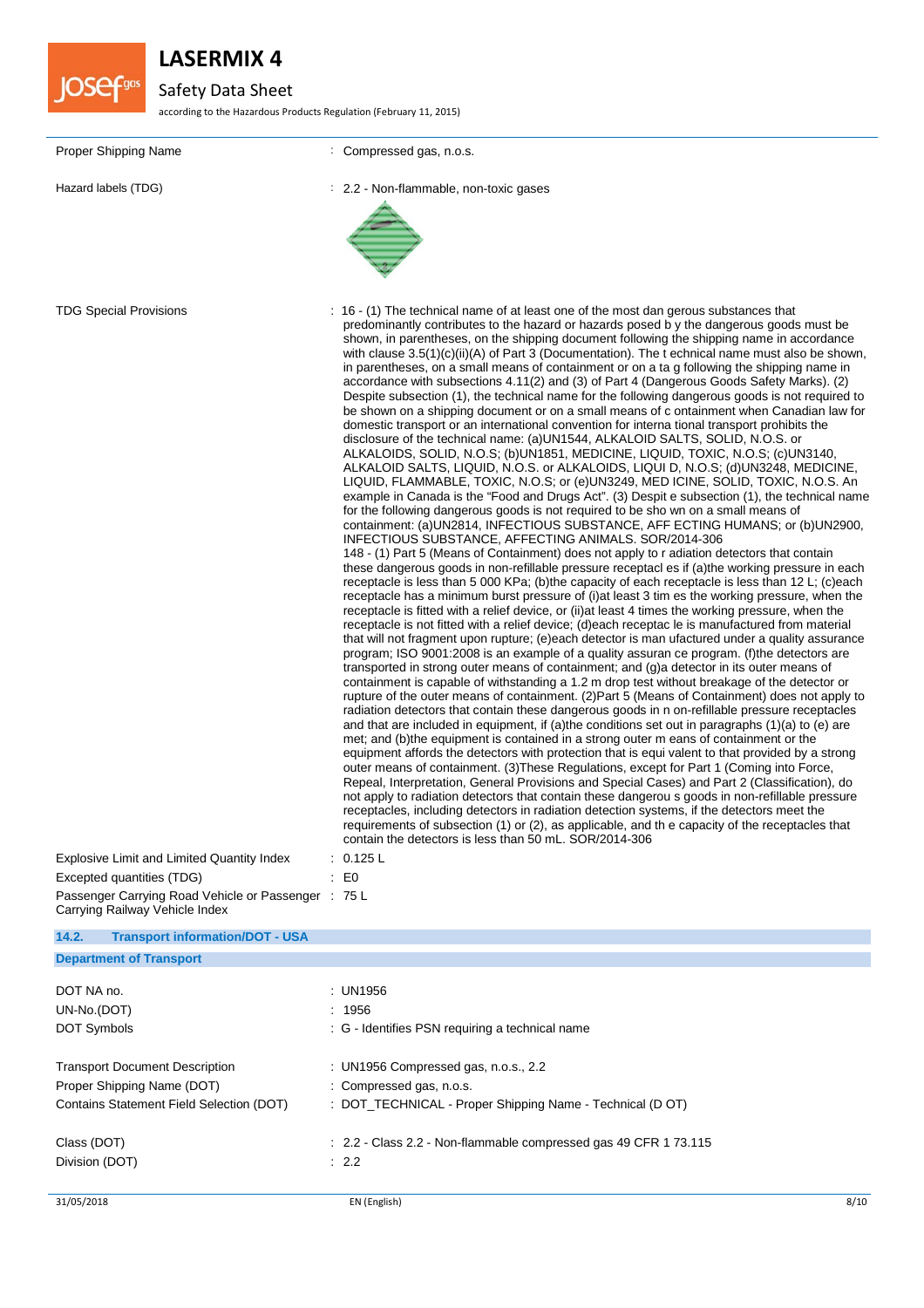

### Safety Data Sheet

according to the Hazardous Products Regulation (February 11, 2015)

| Hazard labels (DOT)                                                         | : 2.2 - Non-flammable gas                                                                                 |
|-----------------------------------------------------------------------------|-----------------------------------------------------------------------------------------------------------|
| Dangerous for the environment                                               | : No                                                                                                      |
| DOT Packaging Exceptions (49 CFR 173.xxx)                                   | : 306;307                                                                                                 |
| DOT Packaging Non Bulk (49 CFR 173.xxx)                                     | : 302;305                                                                                                 |
| DOT Packaging Bulk (49 CFR 173.xxx)                                         | : 314,315                                                                                                 |
| DOT Quantity Limitations Passenger aircraft/rail : 75 kg<br>(49 CFR 173.27) |                                                                                                           |
| DOT Quantity Limitations Cargo aircraft only (49 : 150 kg)<br>CFR 175.75)   |                                                                                                           |
| DOT Vessel Stowage Location                                                 | : A - The material may be stowed "on deck" or "under dec k" on a cargo vessel andnoa<br>passenger vessel. |

Other information **contains the contact of the contact of the contact of the contact of the contact of the contact of the contact of the contact of the contact of the contact of the contact of the contact of the contact of** 

| 14.3.<br>Air and sea transport                                                                               |                                                                                                                               |
|--------------------------------------------------------------------------------------------------------------|-------------------------------------------------------------------------------------------------------------------------------|
| <b>IMDG</b>                                                                                                  |                                                                                                                               |
| UN-No. (IMDG)<br>Proper Shipping Name (IMDG)<br><b>Transport Document Description (IMDG)</b><br>Class (IMDG) | : 1956<br>: Compressed gas, n.o.s.<br>: UN 1956 Compressed gas, n.o.s., 2.3 (2.1)<br>: 2.2 - Non-flammable, non-toxic gases   |
| <b>IATA</b>                                                                                                  |                                                                                                                               |
| UN-No. (IATA)<br>Proper Shipping Name (IATA)<br><b>Transport Document Description (IATA)</b><br>Class (IATA) | : 1956<br>: Compressed gas, n.o.s.<br>: UN 1956 Compressed gas, n.o.s., 2.2 (2.1)<br>: 2.2 - Gases : Non-flammable, non-toxic |

### **SECTION 15: Regulatory information**

| <b>15.1. National regulations</b>                     |  |
|-------------------------------------------------------|--|
| Carbon Dioxide (124-38-9)                             |  |
| Listed on the Canadian DSL (Domestic Substances List) |  |
| Carbon monoxide (630-08-0)                            |  |
| Listed on the Canadian DSL (Domestic Substances List) |  |
| Helium (Compressed) (7440-59-7)                       |  |
| Listed on the Canadian DSL (Domestic Substances List) |  |
| Nitrogen (7727-37-9)                                  |  |
| Listed on the Canadian DSL (Domestic Substances List) |  |
| 15.2. International regulations                       |  |

# **Carbon Dioxide (124-38-9)**

Listed on the AICS (Australian Inventory of Chem ical Substances) Listed on IECSC (Inventory of Existing Chemical Substances Produced or Imported in China) Listed on the EEC inventory EINECS (European Inventory of Existing Commercial Chemical Substances) Listed on the Japanese ENCS (Existing & New Chemical Substances) inventory Listed on the Korean ECL (Existing Chemicals Li st) Listed on NZIoC (New Zealand Inventory of Che micals) Listed on PICCS (Philippines Inventory of Chemi cals and Chemical Substances) Listed on the United States TSCA (Toxic Substan ces Control Act) inventory Listed on INSQ (Mexican National Inventory of C hemical Substances) Listed on Turkish inventory of chemical